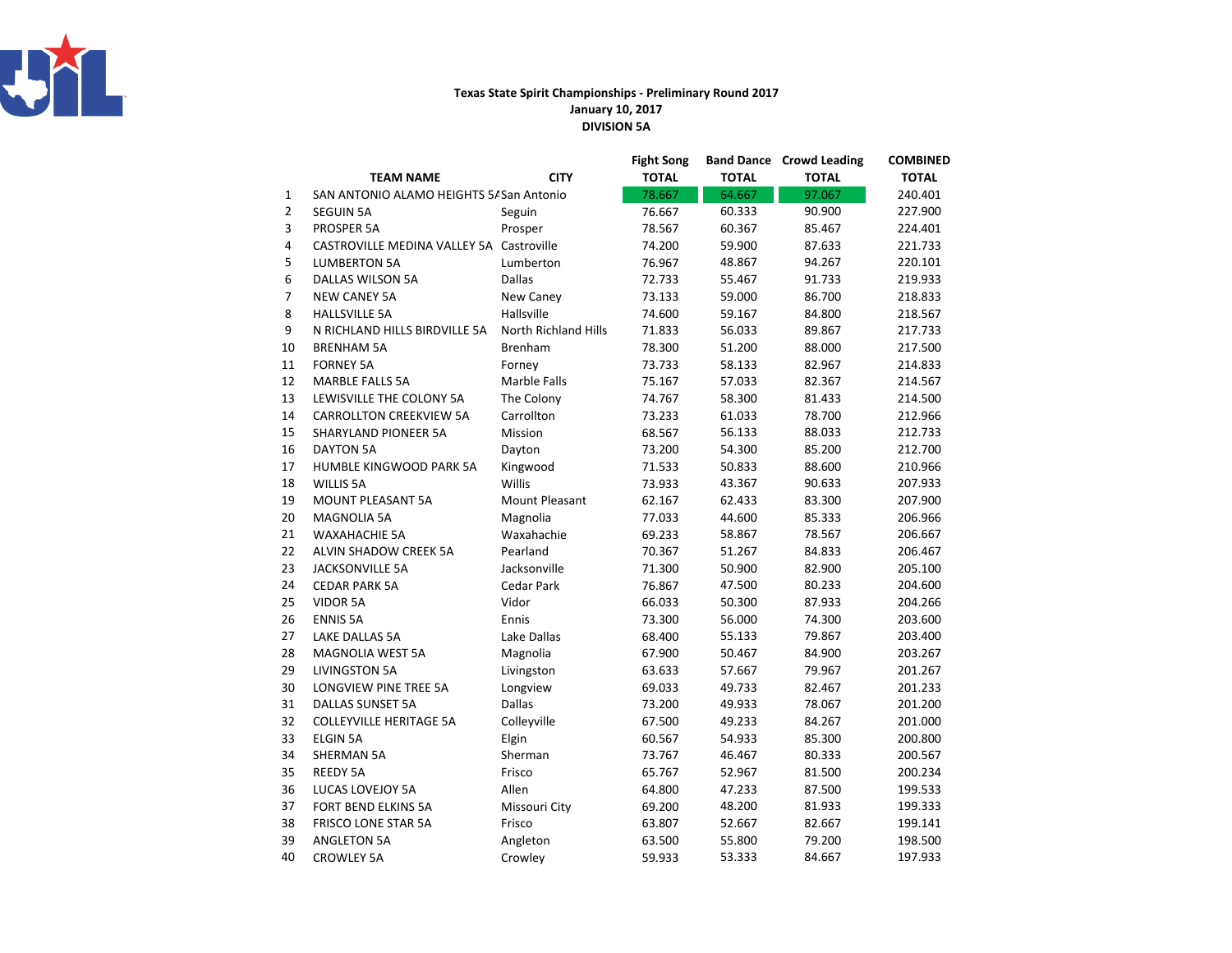

## Texas State Spirit Championships - Preliminary Round 2017January 10, 2017DIVISION 5A

|    |                                              |                | <b>Fight Song</b> |              | <b>Band Dance Crowd Leading</b> | <b>COMBINED</b> |
|----|----------------------------------------------|----------------|-------------------|--------------|---------------------------------|-----------------|
|    | <b>TEAM NAME</b>                             | <b>CITY</b>    | <b>TOTAL</b>      | <b>TOTAL</b> | <b>TOTAL</b>                    | <b>TOTAL</b>    |
| 41 | <b>GREGORY-PORTLAND 5A</b>                   | Portland       | 64.967            | 49.167       | 83.333                          | 197.467         |
| 42 | <b>TEMPLE 5A</b>                             | Temple         | 60.867            | 52.100       | 84.367                          | 197.334         |
| 43 | WHITE SETTLEMENT BREWER 5A                   | Fort Worth     | 66.500            | 49.900       | 80.367                          | 196.767         |
| 44 | ROYCE CITY 5A                                | Royse City     | 68.567            | 48.233       | 79.400                          | 196.200         |
| 45 | MISSION VETERANS MEMORIAL 5/ Mission         |                | 66.667            | 51.467       | 78.033                          | 196.167         |
| 46 | <b>RICHMOND FOSTER 5A</b>                    | Richmond       | 67.467            | 43.700       | 84.567                          | 195.734         |
| 47 | <b>DENISON 5A</b>                            | Denison        | 71.167            | 44.833       | 79.233                          | 195.233         |
| 48 | <b>BRYAN 5A</b>                              | Bryan          | 68.433            | 49.233       | 77.467                          | 195.133         |
| 49 | <b>EVERMAN 5A</b>                            | Everman        | 67.100            | 50.933       | 76.933                          | 194.966         |
| 50 | <b>WHITEHOUSE 5A</b>                         | Whitehouse     | 69.267            | 47.900       | 77.633                          | 194.800         |
| 51 | <b>GRAPEVINE 5A</b>                          | Grapevine      | 74.067            | 39.067       | 80.633                          | 193.767         |
| 52 | LITTLE ELM 5A                                | Little Elm     | 67.133            | 46.233       | 78.633                          | 191.999         |
| 53 | ALEDO 5A                                     | Aledo          | 60.567            | 57.633       | 73.667                          | 191.867         |
| 54 | <b>CORPUS CHRISTI CARROLL 5A</b>             | Corpus Christi | 69.733            | 46.300       | 75.800                          | 191.833         |
| 55 | PHARR VALLEY VIEW 5A                         | Pharr          | 69.833            | 48.067       | 73.800                          | 191.700         |
| 56 | <b>WALLER 5A</b>                             | Waller         | 60.500            | 57.500       | 73.467                          | 191.467         |
| 57 | N RICHLAND HILLS RICHLAND 5A                 | Fort Worth     | 59.433            | 55.467       | 76.367                          | 191.267         |
| 58 | <b>WYLIE EAST 5A</b>                         | Wylie          | 64.300            | 47.467       | 79.067                          | 190.834         |
| 59 | <b>NEW CANEY PORTER 5A</b>                   | Porter         | 67.467            | 48.033       | 74.700                          | 190.200         |
| 60 | <b>EATON 5A</b>                              | Fort Worth     | 64.333            | 44.800       | 80.033                          | 189.166         |
| 61 | <b>BURLESON CENTENNIAL 5A</b>                | Burleson       | 67.233            | 48.300       | 73.467                          | 189.000         |
| 62 | FT WORTH ARLINGTON HEIGHTS 5 Fort Worth      |                | 63.800            | 44.933       | 80.267                          | 189.000         |
| 63 | <b>HUMBLE 5A</b>                             | Humble         | 64.600            | 47.400       | 74.467                          | 186.467         |
| 64 | CANUTILLO 5A                                 | El Paso        | 66.700            | 47.367       | 72.200                          | 186.267         |
| 65 | <b>CROSBY 5A</b>                             | Crosby         | 60.367            | 47.600       | 77.533                          | 185.500         |
| 66 | <b>LEANDER ROUSE 5A</b>                      | Leander        | 64.600            | 41.733       | 79.067                          | 185.400         |
| 67 | <b>TOMBALL MEMORIAL 5A</b>                   | Tomball        | 68.367            | 45.000       | 71.900                          | 185.267         |
| 68 | <b>CORSICANA 5A</b>                          | Corsicana      | 65.867            | 45.533       | 73.733                          | 185.133         |
| 69 | <b>MCKINNEY NORTH 5A</b>                     | McKinney       | 56.867            | 51.733       | 76.500                          | 185.100         |
| 70 | <b>WACO UNIVERSITY 5A</b>                    | Waco           | 63.033            | 39.267       | 82.500                          | 184.800         |
| 71 | <b>CORPUS CHRISTI RAY 5A</b>                 | Corpus Christi | 65.600            | 45.933       | 72.600                          | 184.133         |
| 72 | <b>FRISCO HERITAGE 5A</b>                    | Frisco         | 64.933            | 42.000       | 76.667                          | 183.600         |
| 73 | EL PASO YSLETA 5A                            | El Paso        | 59.133            | 47.267       | 77.033                          | 183.433         |
| 74 | <b>GRANBURY 5A</b>                           | Granbury       | 62.600            | 48.233       | 71.900                          | 182.733         |
| 75 | <b>ROSENBERG TERRY 5A</b>                    | Rosenberg      | 64.800            | 43.533       | 74.100                          | 182.433         |
| 76 | <b>CARROLLTON SMITH 5A</b>                   | Carrollton     | 60.167            | 40.367       | 81.567                          | 182.101         |
| 77 | EL PASO BURGES - 5A                          | El Paso        | 63.067            | 42.633       | 75.667                          | 181.367         |
| 78 | <b>AUSTIN 5A</b>                             | Austin         | 67.067            | 37.633       | 76.033                          | 180.733         |
| 79 | CORPUS CHRISTI FLOUR BLUFF 5A Corpus Christi |                | 68.033            | 41.633       | 70.233                          | 179.899         |
| 80 | MANSFIELD TIMBERVIEW 5A                      | Arlington      | 69.100            | 42.700       | 67.733                          | 179.533         |